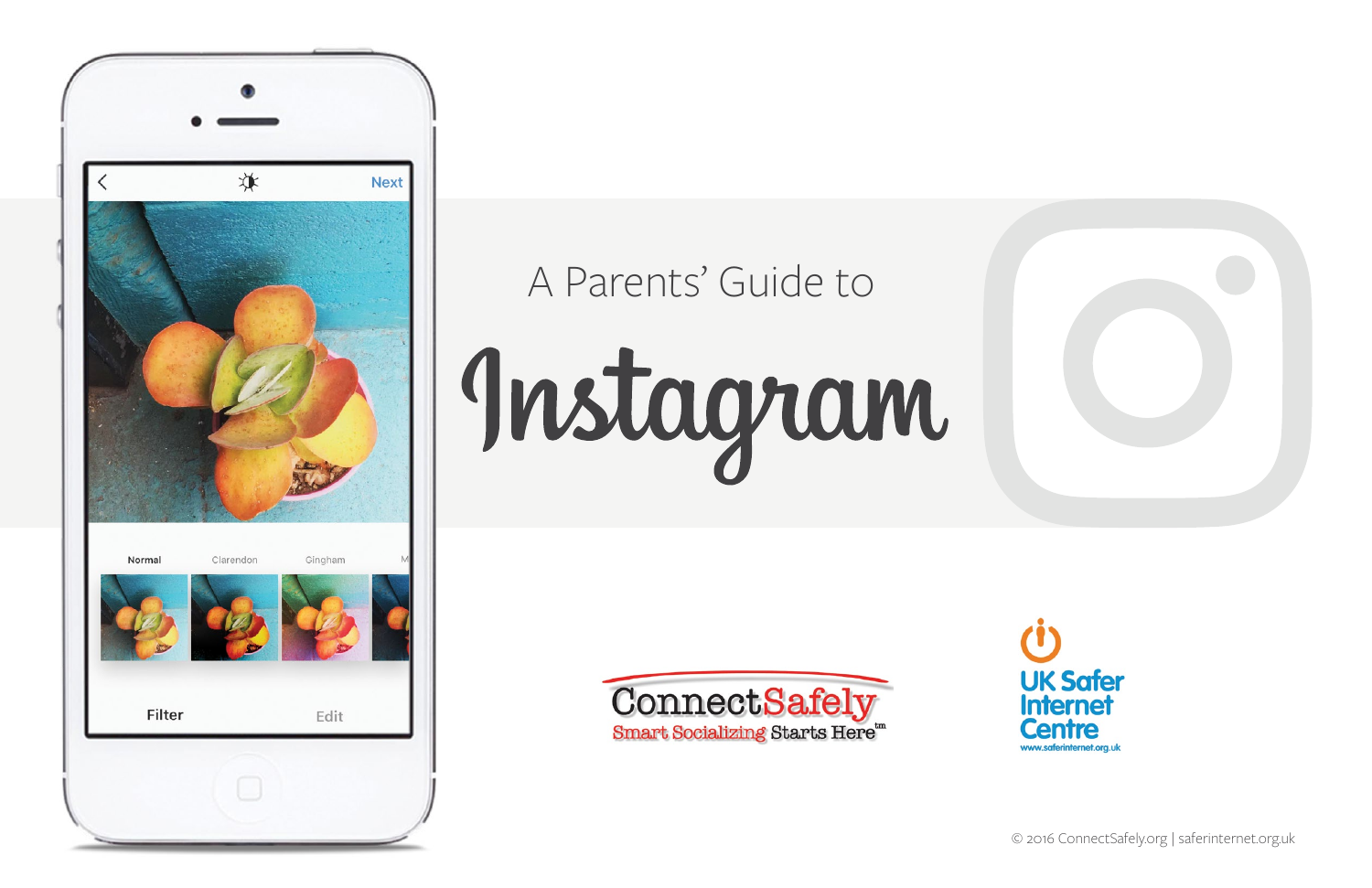### At the UK Safer Internet Centre, one of our key objectives is to develop new educational and awareness-raising resources for parents in the name of helping teens stay safe online.

The Safer Internet Centre provides a Helpline for professionals working with young people in the UK with any online safety issues they may face themselves or with young people in their care. The people who work on the helpline are recognised as experts in the field of online safety in the UK and they have a strong relationship with Instagram; working together to minimise online safety issues within the app and helping to educate the wider community about socially acceptable behaviour online. We realise the important role parents play in the education of acceptable online behaviour and are delighted to be working with Instagram to help provide more advice and guidance for parents.

People love using Instagram for communicating with family and friends and many young people also use it for learning

and creative expression. When it comes to making good decisions about photos online – whether it's how to control your own or what do with other peoples – young people in the UK should be able to ask their parents for guidance. That's why as parents, we need to be well informed about the issues teens face when they go online. This guide will help prepare you to give young people the guidance they need.

— UK Safer Internet Centre

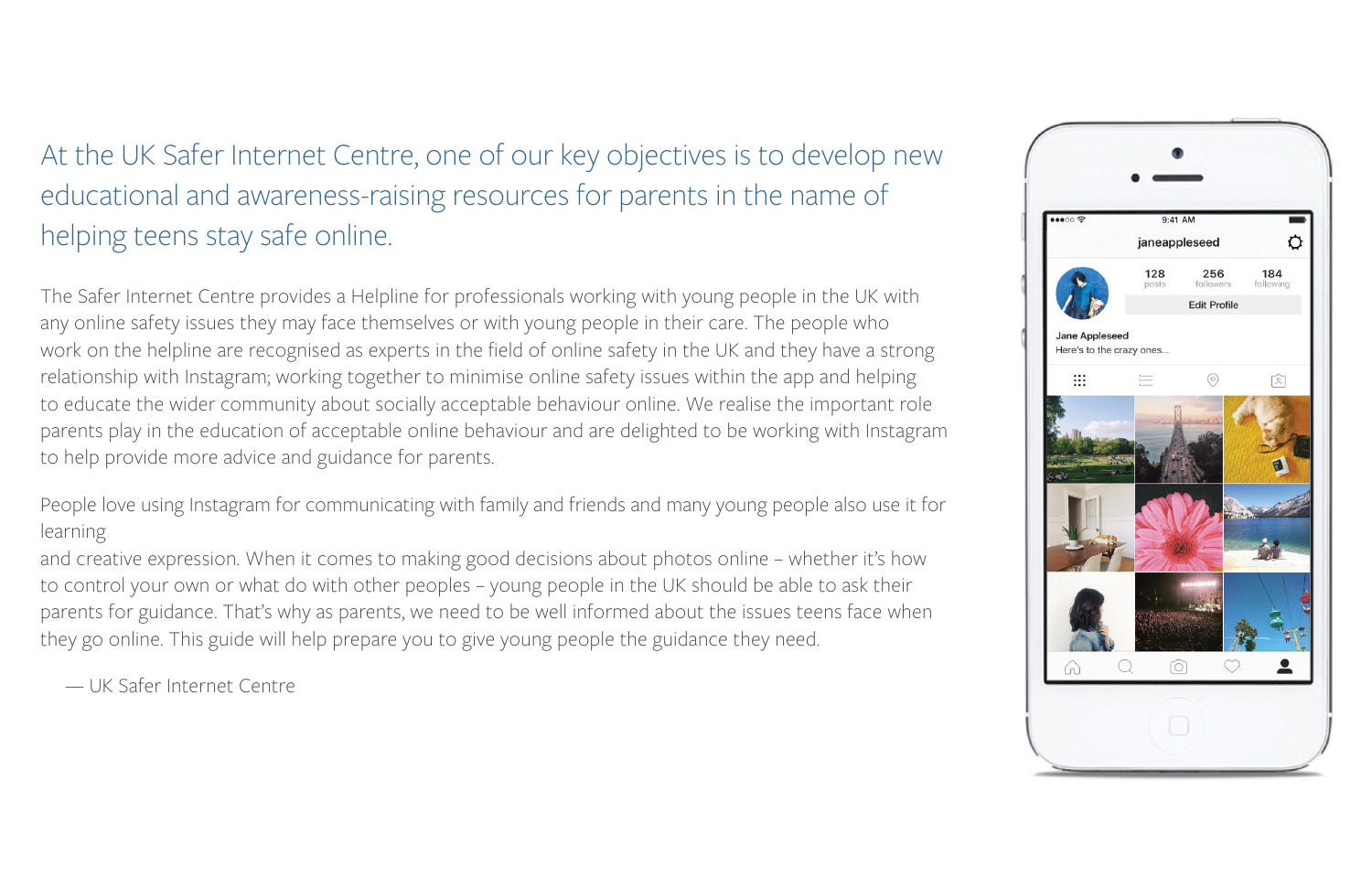### Top 5 questions parents have about Instagram

#### **1. Why do teens love Instagram?**

Because they love media, sharing it and socializing with it on their phones, and Instagram makes all that doable in a simple, eye-catching way. Teens like taking, cropping, enhancing, sharing and commenting on photos and videos. But the commenting isn't just commenting — in effect, they're socializing in mixed-media conversations that include plenty of likes and links too.

#### **2. Does Instagram have a minimum age?**

Yes, it's 13, which is similar to most other online services. But Instagram doesn't ask users to specify their age, and there are many younger children who use the service, often with their parents' permission. Whether Instagram is "safe" depends more on how it's used than on the age of the user, but Instagram will delete underage accounts if they're notified and can verify that the users are under 13.

#### **3. What are the risks in using Instagram?**

Although there isn't anything inherently dangerous about Instagram, the main things parents worry about are typical of all social media: mean behaviour among peers and inappropriate photos or videos that can hurt a child's reputation or attract the wrong kind of attention. There is also a concern that strangers can contact teens directly. Young people can learn to manage these risks, which is why we've written this guide.

#### **4. How can my child report someone who's pretending to be them?**

As with all social media, being respectful of ourselves and others makes us safer. Our posts and comments reflect on us and others in our photos and videos. Whether serious or silly, they become part of our public image. Respecting others in how media is shared, tagged and commented on reduces risk. Sometimes people create fake accounts to humiliate or harass others. This kind of behaviour violates Instagram's community guidelines and you can report fake accounts here: [https://help.instagram.com/](https://help.instagram.com/contact/636276399721841) [contact/636276399721841](https://help.instagram.com/contact/636276399721841)

#### **5. Should my teen's profile be private?**

For many young people, part of the fun of Instagram is developing a big following – a good thing for parents and teens to talk about. Having a public account on Instagram means that anyone can follow you. A private account means that you have to approve anyone who wants to follow you, so many parents let their kids start using Instagram with a private account. But there isn't any guarantee that your child won't be seen on Instagram or any other photo-sharing service, because people post photos of each other. Even not having an Instagram account can't ensure that a child won't appear in a photo on there. How positive or negative a young person's experience is on Instagram or anywhere online depends as much on the person and his or her friends as on the app.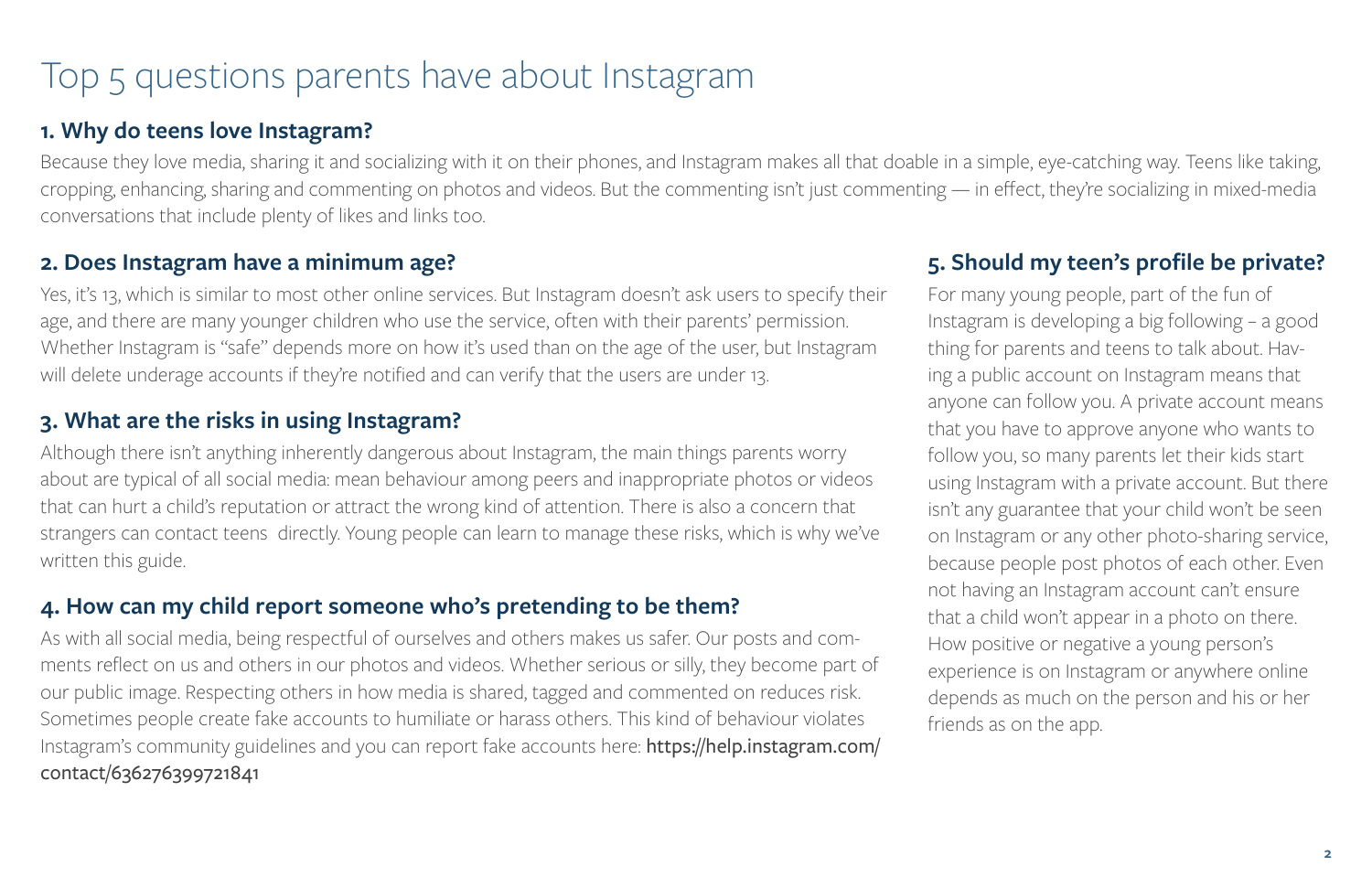Instagram is a simple photo and video-sharing app with a huge and growing following, especially among young people. Like everybody, teens use it to capture special moments, but also to have conversations in a fun way – using photos, filters, comments, captions, emoticons, hashtags and links to elsewhere to talk about things and share interests. It runs on Windows, the Apple iPhone, iPad, and iPod Touch, as well as on Android Phones.

Using Instagram is easy: You take a picture or up to 60 seconds of video and customize your media with filters and other enhancement tools. You add a caption and, for video, choose a cover frame to represent it. Then you hit Next (Android users, tap the blue arrow) and choose how you want to share—just to your Instagram followers or outside the app, via email, Facebook, Twitter, and other social media services.

Basically, there are three ways to share on Instagram: privately, publicly and directly. With Instagram Direct, you have the option to share a particular photo privately to a limited number of people (15 max), whether or not you follow them or they follow you.

If your kids are using Instagram, the best way for you to learn about how it works is to ask them how. Kids are often glad to teach their parents about their favorite tech tools, and asking them about Instagram is not only a great way to learn about the app itself but also about how your children interact with their friends in social media. That's very individual, which is why we suggest you ask them about it, but if you want a little general information about using and staying safe in Instagram, here goes:



 *Instagram lets you shoot video or still images.*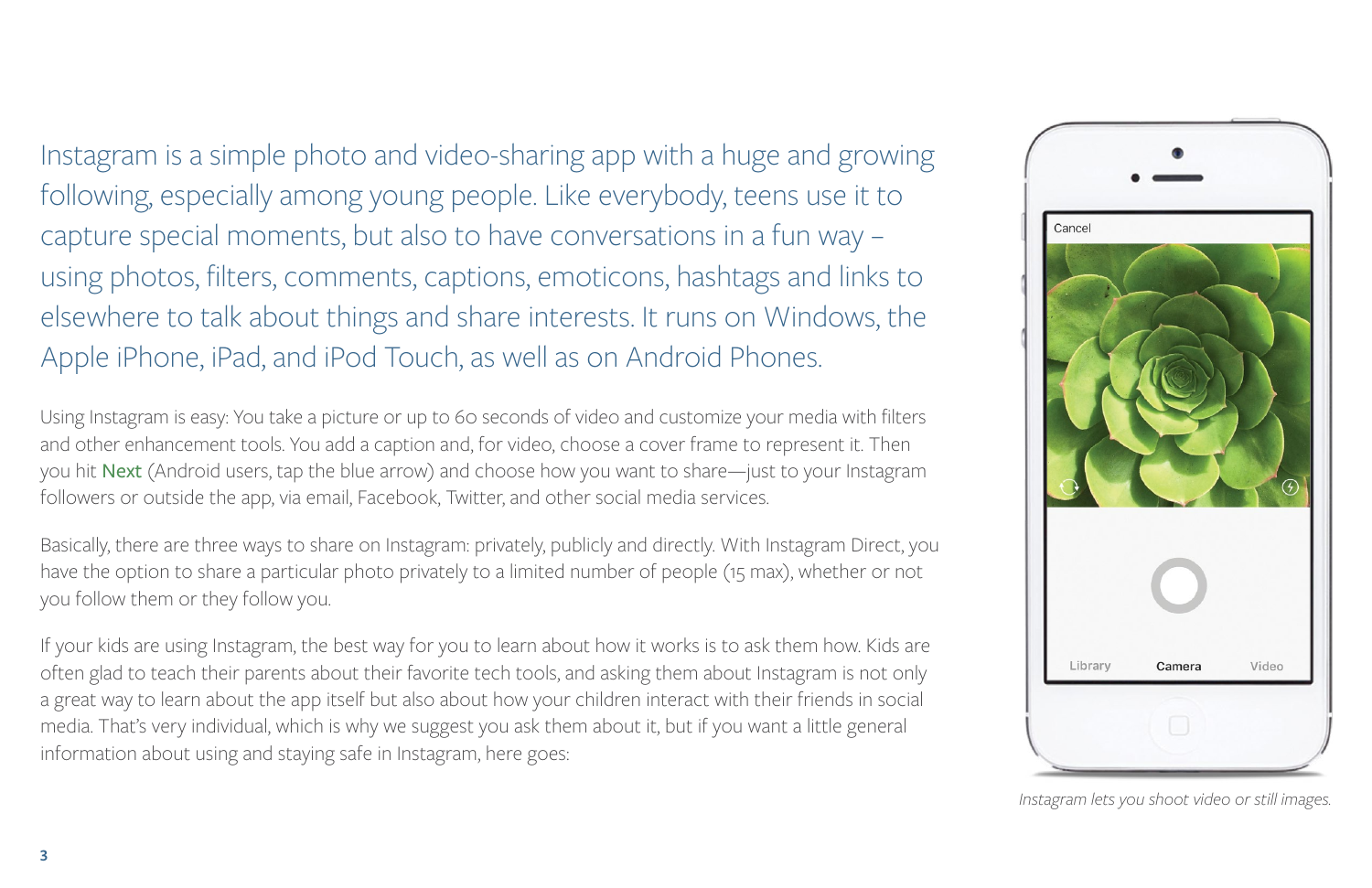### Responsible sharing

**You control your privacy.** By default, photos and videos you share in Instagram can be seen by anyone (unless you share them directly) but you can easily make your account private so you get to approve anyone who wants to follow you. To do that, tap the profile icon on the bottom right, then tap  $\Omega$  (Android users, tap ) in the top right of your profile. Under Account, scroll down to see if Private Account is turned on or off. If turned off, you can make your photos private by toggling the switch to on.

**Instagram Direct is automatically private.** Anyone, including people you don't follow, can send you an image or video that only you and up to 14 other people can see or comment on. If you follow that person, the image will be sent to your Direct folder. If you don't follow the person, it'll arrive in a Request folder, and that person's Instagrams will keep going to your Requests folder until you approve that person. If you choose to ignore the person, he or she won't be able to send you an Instagram unless you go back and change that setting later.

**Privacy can't be perfect.** Even if your posts are private, your profile is public (anyone can see your profile photo, username and bio). You can add lines of text about yourself, so parents and kids may want to talk about what's appropriate to say on their bio screens.

**Respect other people's privacy.** If someone else is in a photo you post, make sure that person's OK with your sharing or tagging them in it.

**Your posts have impact.** Think about how media you post affects others—whether they're in there or not. Sometimes it's the friends not in the photo or video who can be hurt, because they were excluded.

**Think about your location-sharing.** The Add Location feature gives you the option of adding a location to a photo. You can always turn it on or off, but for each posting you share, think about whether you really want people to know where it was snapped or recorded.

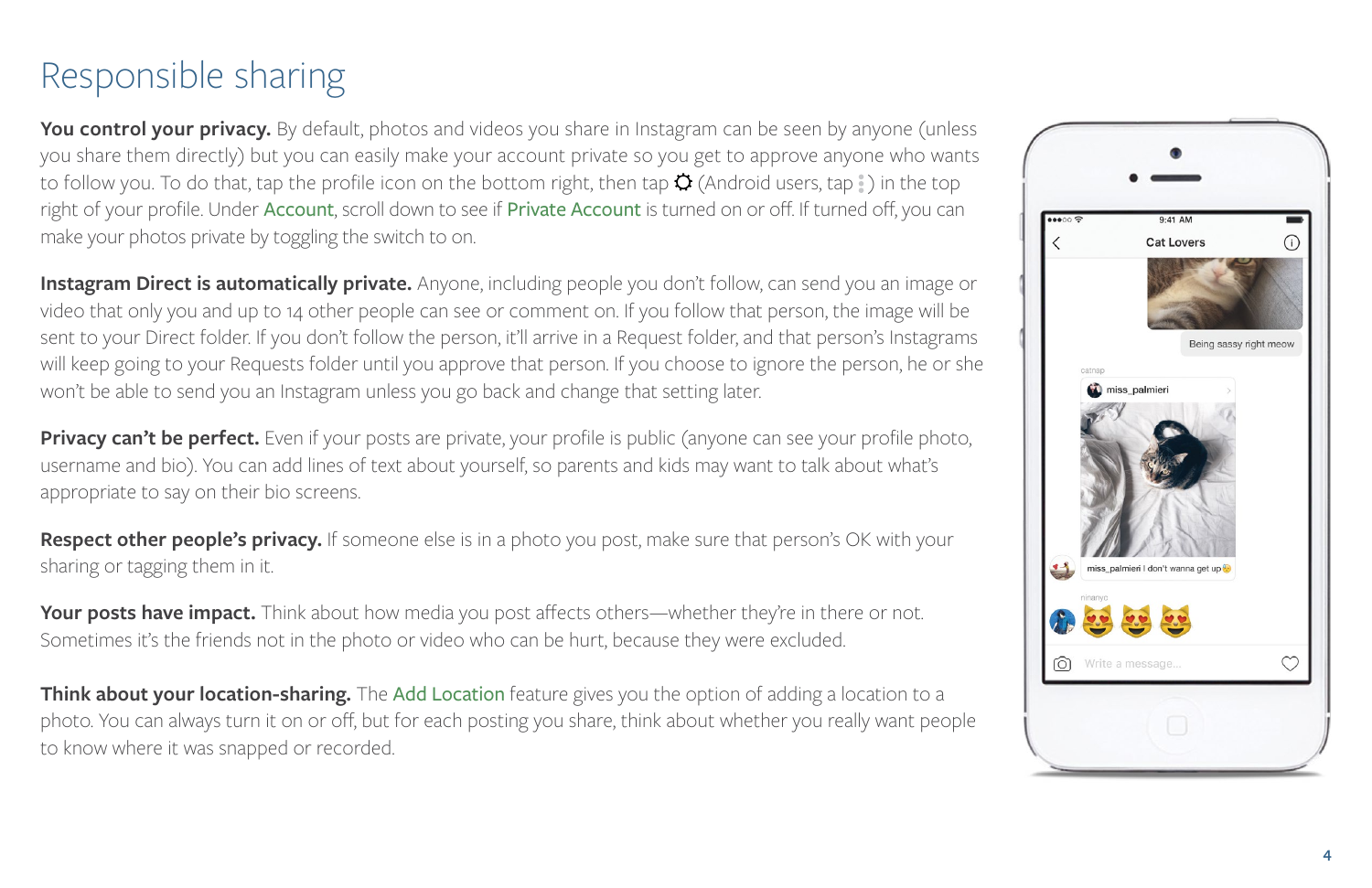**Sharing beyond Instagram.** By default, you're sharing your media only on Instagram but you have the option to share more widely by clicking on "Facebook," "Twitter," etc., then Share. If you do share elsewhere, be aware of the privacy settings on that service. For example, unless your profile's private, Twitter shares to everyone by default. Facebook, by default, will share media posted from Instagram to friends only. But after you share on Facebook, you can change that setting in Facebook by selecting it and changing the audience.

### How you represent yourself

**Your media represents you.** That probably seems obvious, but remember it can keep on representing you well into the future, because content posted online or with phones is pretty impossible to take back. So it's a good idea to think about how what you post now will reflect on you down the line. If you think it might hurt a job prospect, damage a relationship or upset your grandmother, consider not sharing it.

**Manage your visibility.** The photos you're tagged in (videos can't be tagged) appear in the Photos of You section of your profile (for now, Photos of You is only available for the iPhone and Android apps). They can be visible to anyone unless your account's private. Others can tag you in photos they post but, if you don't like the way you're shown, you can hide a photo from your profile or untag yourself (it'll still be visible on Instagram but not associated with your username and not in your profile). If you don't want photos to appear in Photos of You automatically, you can prevent that by turning off Add Automatically —just tap the profile icon on the bottom right, then  $[4]$ . From here, tap ••• (Android users, tap  $\stackrel{?}{\cdot}$ ) on the top right side and choose Tagging Options, then select Add Manually.

**Consider the whole image.** What's in the background of a photo or video could indicate where it was taken or what the people in it were doing at the time. Is that information you want to convey?

**Your media could show up anywhere.** Instagram videos can be embedded in any website, and it's important to remember that anything digital can be copied and shared by others. So even if you limit the audience, be careful not to share anything that could be a problem if someone were to pass it around.

Use a strong password, and don't share it. This gives you some control over how you're represented in social media because other people won't be able to use your password to impersonate you. Also use different passwords for different services (for advice on passwords visit passwords.connectsafely.org).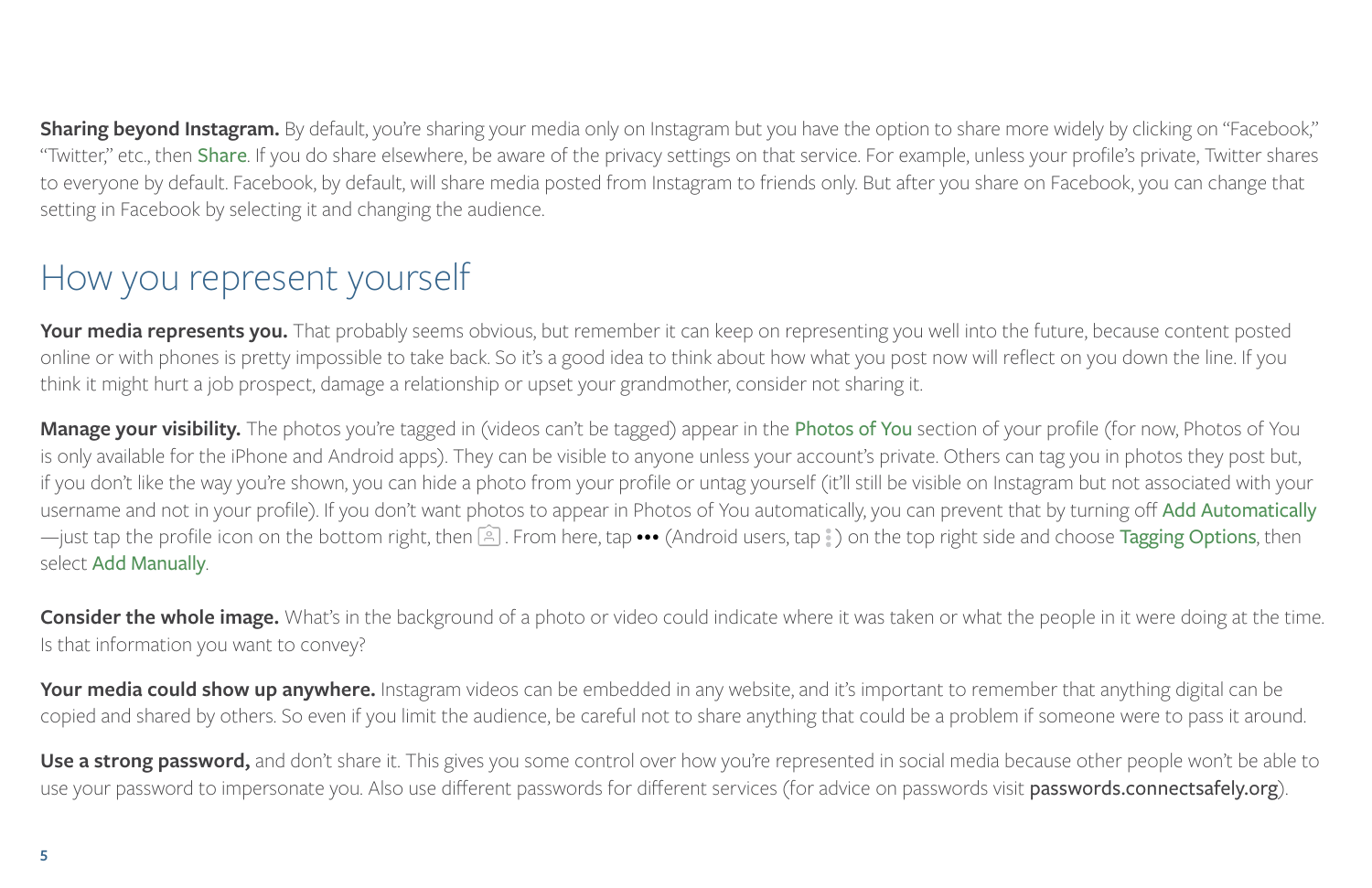### What to do if you're being harassed

**You can hide a photo from your profile.** Only the person who posts can tag people, but anyone tagged by the poster can hide the photo from Photos of You. You can hide a photo from Photos of You by tapping on your username in a post, and then selecting Hide from My Profile.

**Block someone if necessary.** If someone's harassing you, such as repeatedly tagging you in photos you don't like or sending you a lot of direct messages or trying to engage you in a creepy conversation, you can block them so they can't tag you, contact you directly or mention you in comments. They also won't be able to see your profile or search for your account. To block a user, go to his or her profile and tap **•••** (Android users, tap ) on the top right side, then select Block User.

You can delete your posts. If you ever want to delete one of your own pictures or videos, just click on the three dots in the top right of the screen above the post then on Delete. That menu also lets you share or email your post. But if you're sharing media on Facebook, Twitter or other services, deleting from Instagram doesn't delete them elsewhere.

Be picky about who you share with. Instead of sharing a photo with all your followers, you can select who can see it. Click on the Instagram Direct icon in the top right corner and choose who to share it with (up to 15 people).

Flag problematic posts. You can report other people's inappropriate photos, videos or comments—or users who violate Instagram's community guidelines. Just click on the three dots at the top right of the screen above the post, then on Report. If it's urgent, email Instagram from the Help Center. You can find the Help Center by tapping the profile icon on the bottom right, then tap  $\ddot{Q}$  (Android users, tap  $\ddot{i}$ ) in the top right of your profile. Scroll down to the Support section and click Help Center.



**Ignore messages in your "Request" list.** When photos or videos are sent to you, only those of people you follow go to your Direct folder. Photos from anyone else go into your Requests folder. So if you don't want to receive an Instagram from anyone you don't know, ignore any images in your Request folder. If you ignore them for two weeks, the content will just go away. If you want to see images only from people you know, limit who you follow.